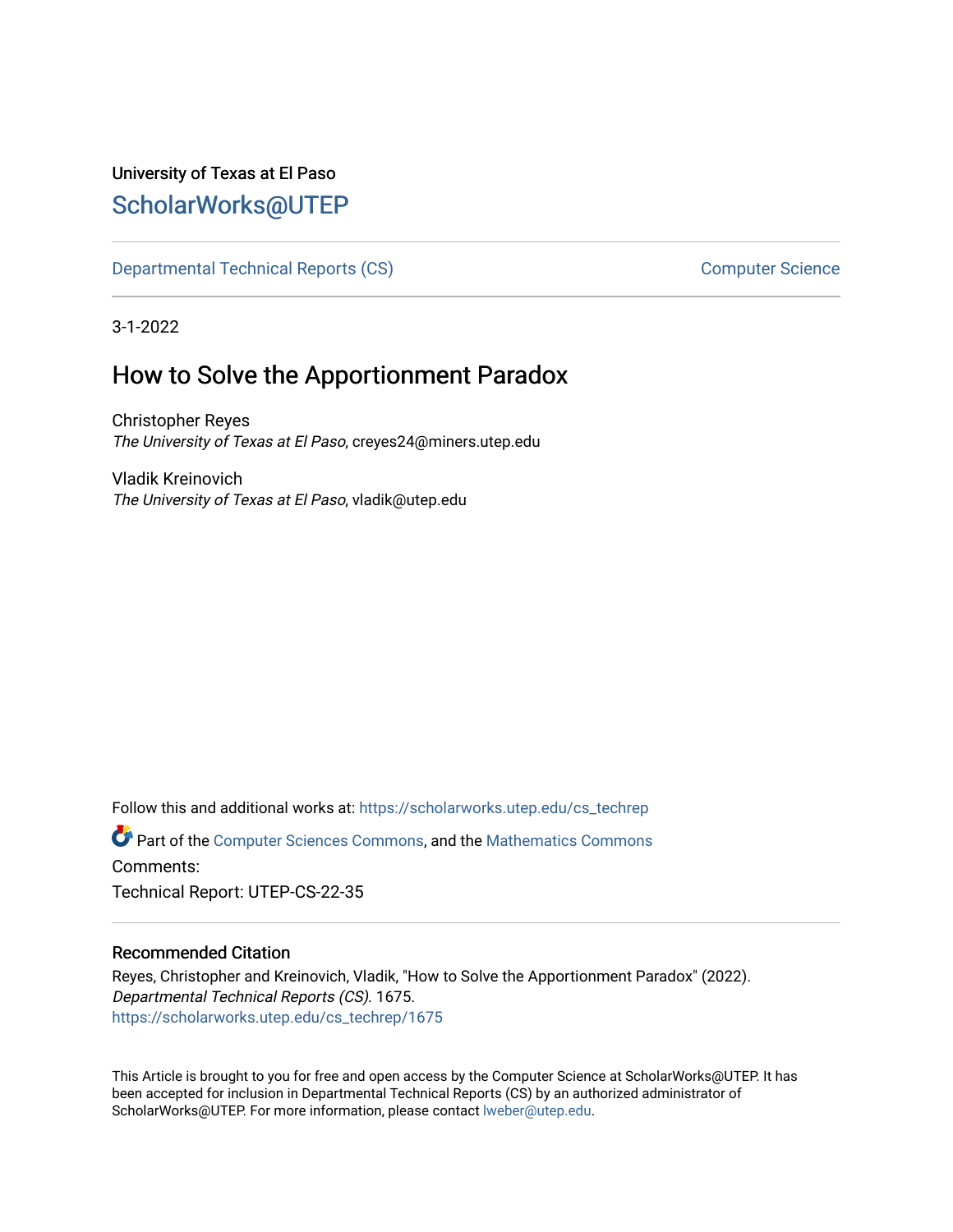# How to Solve the Apportionment Paradox

Christopher Reyes and Vladik Kreinovich

Abstract In the ideal world, the number of seats that each region or each community gets in a representative body should be exactly proportional to the population of this region or community. However, since the number of seats allocated to each region or community is whole, we cannot maintain the exact proportionality. Not only this leads to a somewhat unfair situation, when residents of one region get more votes per person than residents of another one, it also leads to paradoxes – e.g., sometimes a region that gained the largest number of people loses a number of seats. To avoid this unfairness (and thus, to avoid the resulting paradoxes), we propose to assign, to each representative, a fractional number of votes, so that the overall number of votes allocated to a region will be exactly proportional to the region's population. This approach resolves the fairness problem, but it raises a new problem: in a secret vote, if we – as it is usually done – disclose the overall numbers of those who voted For and those who voted Against, we may reveal who voted how. In this paper, we propose a way to avoid this disclosure.

### 1 Formulation of the Problem

Apportionment: a problem. In a democratic system, where voters elect a representative body, an important issue is how many seats to allocate to each region (or each community). Ideally, the number of seats should be exactly proportional to the number of votes in a given region. However, since the number of representatives is an integer, we cannot have an exact proportion.

For example, at our University of Texas at El Paso, faculty elect the Faculty Senate. On average, every 10 faculty members should elect one member of the Faculty Senate to represent them. However, some departments have fewer than 10 faculty

Christopher Reyes and Vladik Kreinovich

Department of Computer Science, University of Texas at El Paso, 500 W. University El Paso, TX 79968, USA, e-mail: creyes24@miners.utep.edu, vladik@utep.edu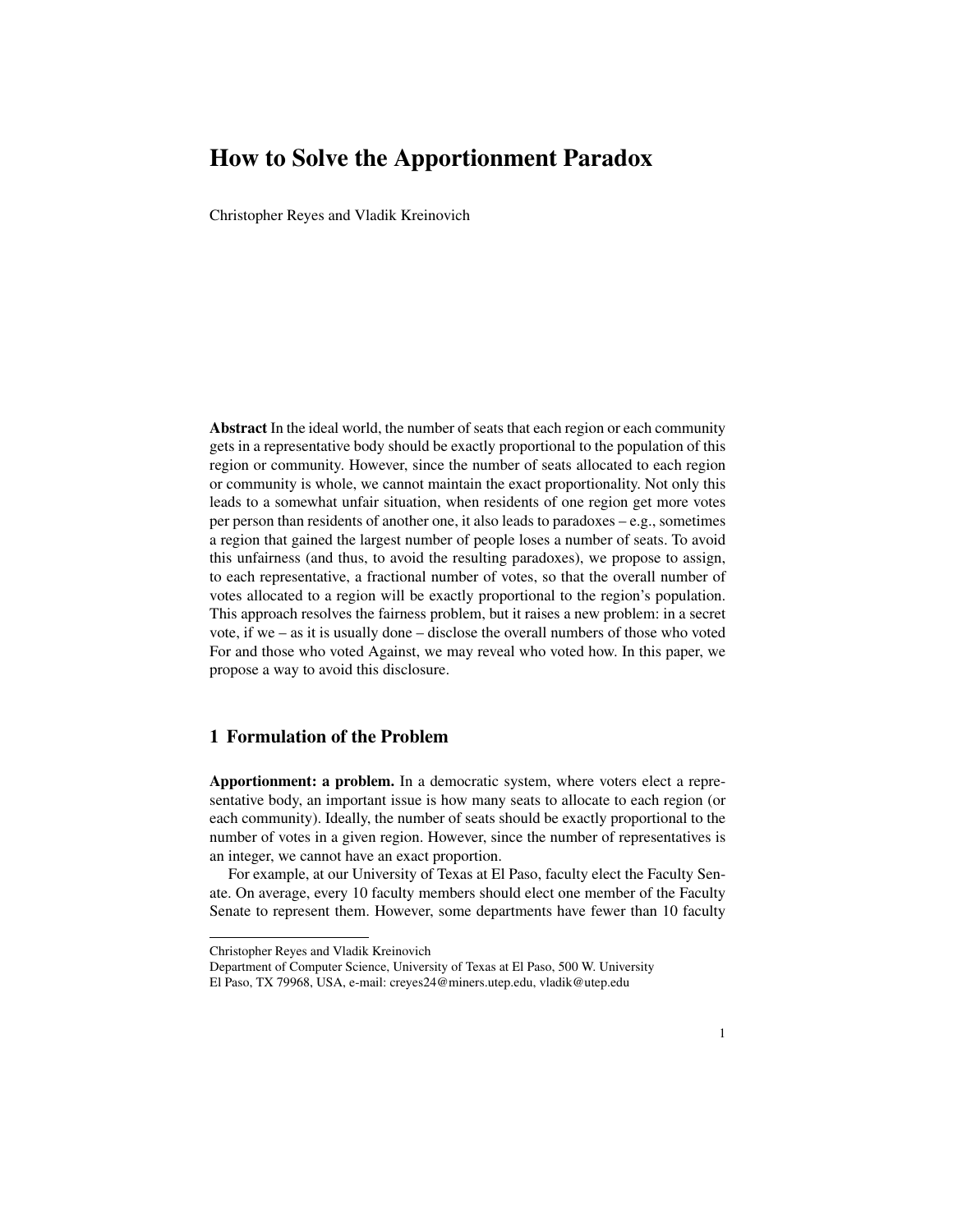members, e.g., 6. For them, the exact proportion would mean that this department has 0.6 voting members, which is not possible – we can have either 0 or 1. Similarly, a department with 11 or 19 members can have either 1 or 2 representative. In our university:

- every department with up to 10 members has a single representative,
- every department with 11 to 20 members has two representatives, etc.

This is not exactly fair:

- For example, if a department with 10 faculty splits into two equally sized departments with 5 faculty members in each, they would suddenly gain 2 votes instead of 1.
- Vice versa, if two departments with 11 and 5 faculty members decide to merge into a single 16-strong larger department, then instead of the original  $2+1=3$ votes, they will be left with only 2 votes.

Not only this practice is perceived as not fair, it can lead to paradoxes, when, within the fixed number of overall seats, a department that gained more new members than another one can get fewer seats – and historically, this has happened in the US apportionment for the House of Representatives; see, e.g., [3].

This is not just a feature of any specific scheme, it was shown that such paradoxes can occur in any apportionment scheme where each region (or each community) gets a whole number of votes; see, e.g., [1, 2, 3].

#### 2 What We Propose

Our suggestion. What we propose is:

- to still assign a whole number of representatives, but
- to give each representative not necessarily 1 vote (as now), but a possibly fractional number of votes, so that the overall number of votes is exactly proportional to the corresponding population.

Then, in voting, a motion passes if we sum of the votes of those who voted for exceed the desired threshold  $-50\%$  or 2/3 or whatever is needed for the motion to pass.

Examples. In the above Faculty Senate case:

- The representative of a 10-member department will get exactly 1 vote.
- To maintain the exact proportionality, the representative of a 4-member department will get 0.4 votes.
- Each of the two representatives of a 12-member department will get 0.6 votes, so that their overall number of votes 1.2 is exactly proportional to the department size.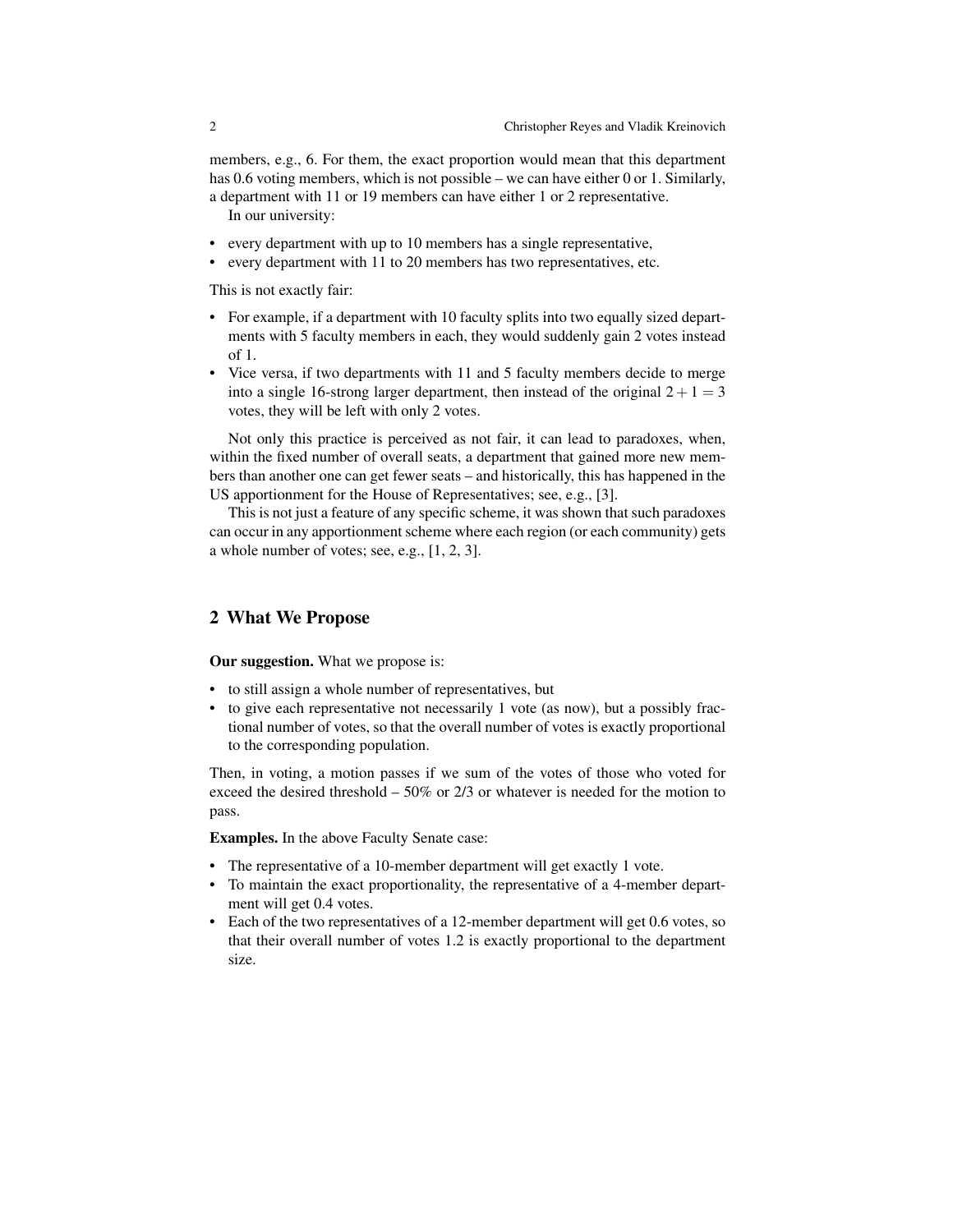Our proposal is not as radical as it may seem. At first glance, our proposal may sound very radical, but it is not.

Different number of votes for each representative is, in effect, how people vote at shareholders' meetings: the number of votes each representative has is exactly proportional to the number of shares owned by this voter – or by a company that this voter represents.

#### 3 Problem of the Proposed Approach and How to Resolve It

What if we have a secret vote. Sometimes, the vote is open, but sometimes, there may be a need for a secret vote. During a secret vote, the information about how each representative voted remains confidential, but the overall number of those who voted for and those who voted against is usually made public.

The problem is that if representatives have fractional number of votes, then the public disclosure of the overall number of votes for a proposal may disclose who exactly voted for this proposal. To explain this possibility, let us consider a version of the above university example in which all departments has a whole number of votes except for one department *D* whose representative has 0.4 votes. In this case:

- if the overall number of votes for the motion is a whole number, this means that the representative of the department  $D$  did not vote for this proposal, while
- if the overall number of votes for the motion is not a whole number, this means that the representative of the department *D* did vote for this proposal.

How to resolve this problem. To resolve this problem, a natural solution is to round the number of votes to the nearest whole number – and if the resulting rounded numbers of votes For and Against are equal, subtract 1 from the count of the group that got more votes.

*Comment.* Why do we need to subtract 1?

In the above situation, we may get a situation in which, out of 41 members with the overall number of 40.4 votes:

- 21 (including the representative of the department *D*) voted for this proposal, while
- 20 others voted against.

In this case, we have 20.4 votes for and 20 votes against.

If we simply round both numbers to the nearest integer, we will get 20 For and 20 Against. Since we know that the motion passed, this would indicate that the representative of the department *D* voted for this proposal.

To avoid this disclosure of voter confidentiality, we need to modify the rounded numbers. We can do it either by adding 1 to the winning side, or by subtracting 1 from the losing side.